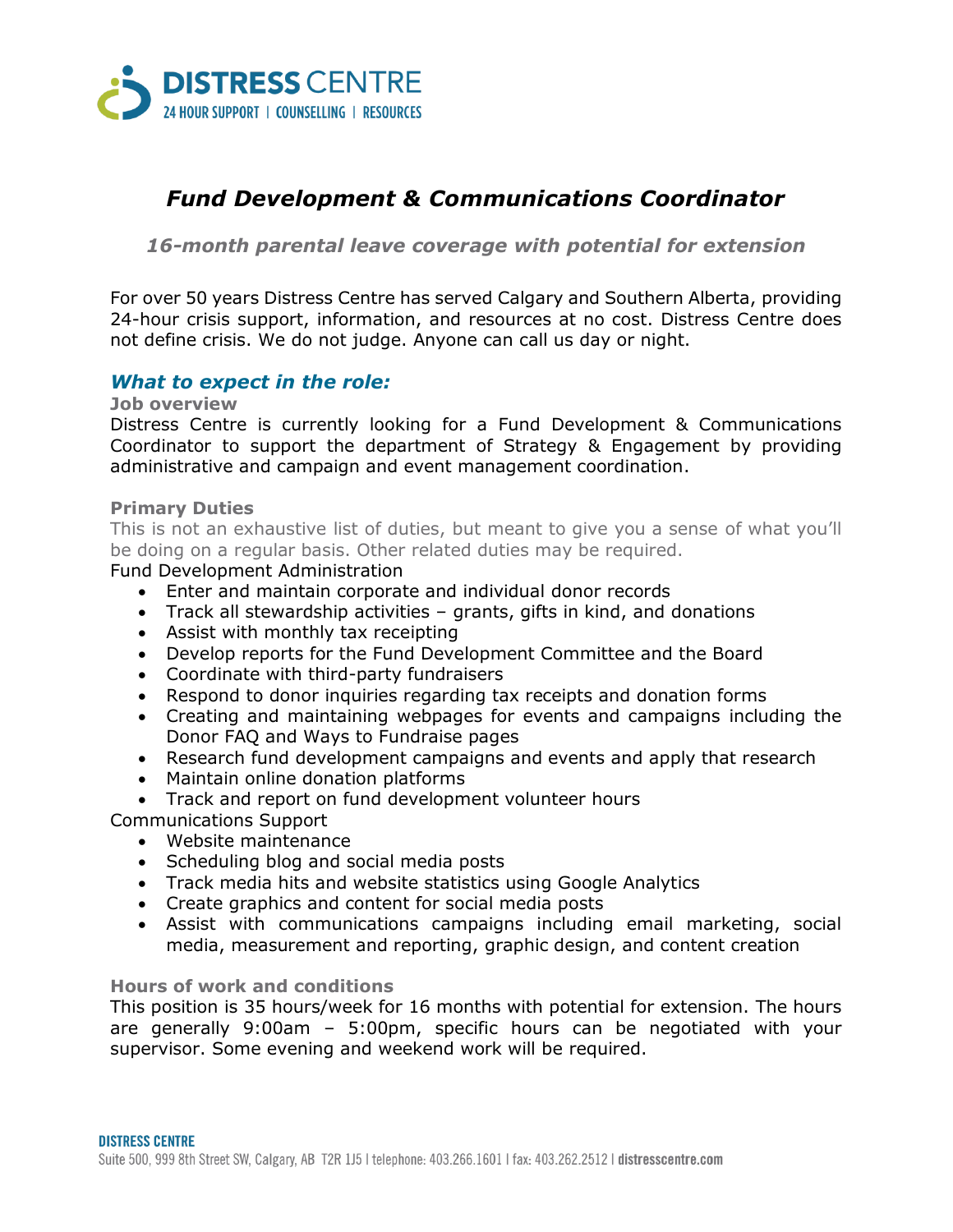

Staff are currently transitioning back to the office. It is expected you will work under a hybrid model with some days in the office and some days working from home.

## *What you bring to the role:*

**Qualifications/Experience**

- Working knowledge of the non-profit sector
- Understanding fundraising and marketing
- $\bullet$  1 2 years of experience with a donor management system, experience with @Ease is considered an asset
- Experience with Wordpress, Hootsuite, and Constant Contact is considered an asset

**Required Skills:**

- Excellent written and verbal communication skills
- Positive attitude
- Excellent technology skills
- Work well within a team and independently
- Proficient data entry skills with a high attention to detail
- Task oriented and good problem-solving skills
- Ability to manage multiple projects with tight deadlines
- Respect and maintain the confidentiality of all Distress Centre donor information

**Core Competencies:**

- **Client/Service Centred Work** you make clients the ultimate focus of our agency, team, and individual choices and actions.
- **Partnerships, Relationships, & Teamwork** you build and maintain productive, collaborative working relationships within and across groups, both internally and externally, to accomplish our common goals.
- **Growth Mindset/Learning** you actively identify new areas for learning and take advantage of opportunities to learn in whatever form they come. You apply your newly gained knowledge in your jobs and share these skills with others.
- **Communication** you clearly convey information and ideas through a variety of media in a way that engages the audience and helps them to understand and inviting dialogue and inciting action where appropriate.
- **Diversity, Equity & Inclusion** we build and sustain an inclusive work environment where all individuals are welcomed, supported, respected, and valued for their unique experiences, perspectives, talents, and contributions.
- **Change Management** you maintain your team and personal effectiveness when being impacted by changes within the organization.
- **Self-Management** you take responsibility for yourself and your actions.

**Other Requirements:**